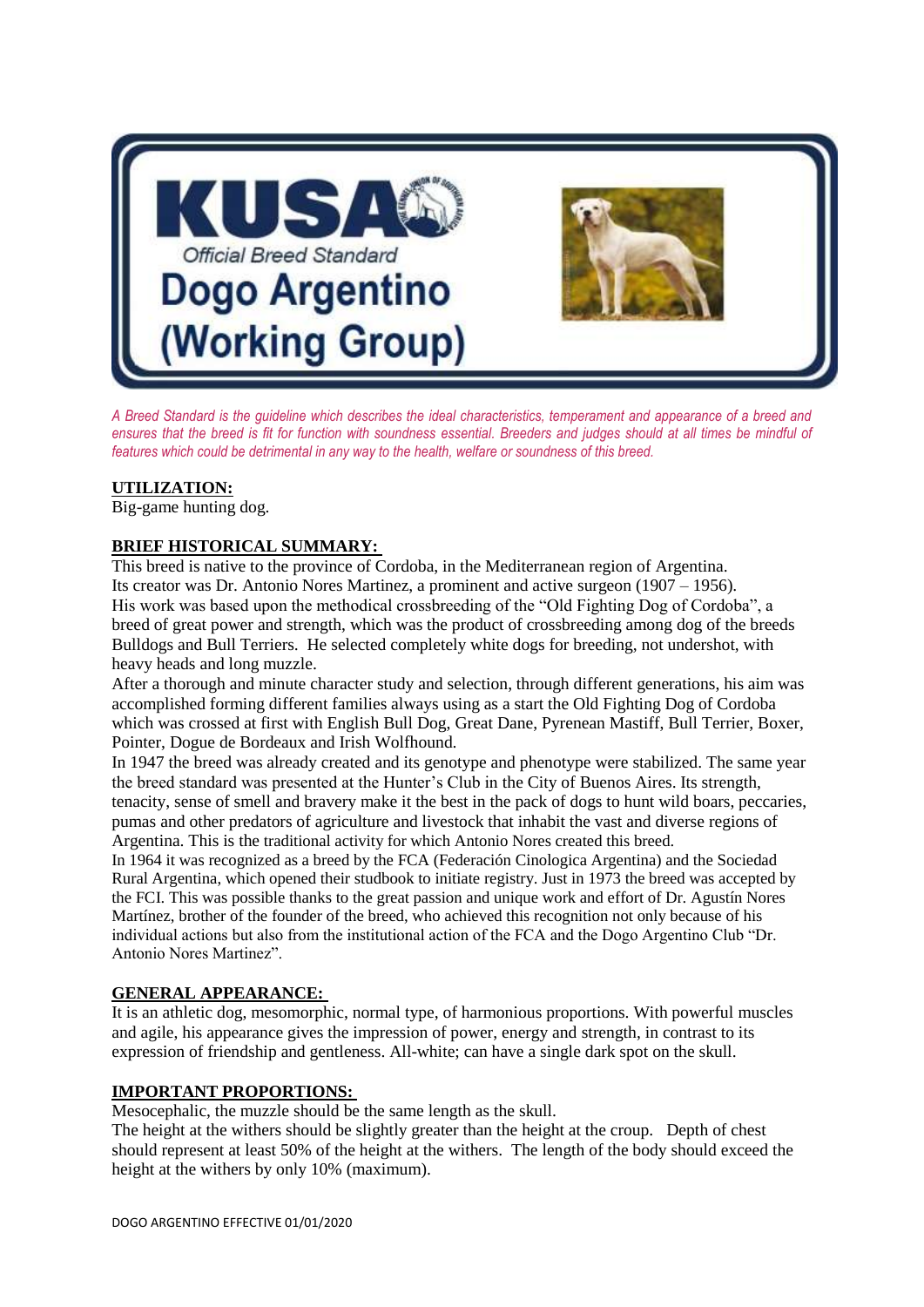# **BEHAVIOUR AND TEMPERAMENT:**

It should be silent, never barking on the trail, with a keen nose and excellent flair, vent, agile, strong, robust and especially brave. Should never be aggressive toward humans, a feature that will be severely observed. It must give you love without conditions or reservations.

### **HEAD:**

Of mesocephalic type, it looks strong and powerful. The cranio-facial axes are convergent.

### CRANIAL REGION:

Skull: Compact, convex seen in profile and from the front due to the outline of the well developed masticatory and neck muscles.

Occiput: Occipital protuberance not visible due to powerful muscles of neck which hide it completely.

Stop: Defined but should not be deep or have sharp/abrupt angles.

### FACIAL REGION:

As long as the skull, the line joining the two frontal orbital muscles is equidistant from the occiput and the mandibular joint of the upper jaws.

Nose: Strongly Black pigmented. Nostrils well opened.

Muzzle: Same length as the skull, with concave top line.

Lips: Tight, free edges, black pigmented, never pendulous.

Jaws/Teeth: Jaws correctly positioned, well-developed and strong, with no under or overshot, with healthy teeth, large and with normal implant. Full dentition is recommended. Scissor bite, pincer bite is accepted.

Cheeks: Large, marked, covered by strong skin, without folds. Well developed masseter muscles. Eyes: Medium size, almond shaped, dark or hazel coloured, lids preferably with black pigmentation. Sub-frontal position, wide apart, lively and intelligent expression but at the same time remarkably firm.

Ears: Set high, lateral, well apart due to the width of the skull.

Functionally, they should be cropped and erect, in triangular shape and with a length that should not exceed 50% of the front edge of the auricle of the natural ear. Without being cropped, they are of medium length, broad, thick, flat and rounded at the tip.

Covered with smooth hair which is slightly shorter than on the rest of the body; they can have small spots, not to be penalized.

In natural position they hang down covering the back of the cheeks. When the dog is alert they may be carried semi-erect.

# **NECK:**

Thick, arched, the skin of the throat is very thick forming smooth folds without forming dewlap. The elasticity of the skin is due to the cellular tissue being very lax.

### **BODY:**

Rectangular. The length of the body (measured from the point of shoulder to point of buttock) may exceed the height at the withers by only 10%.

Top line: Higher at the withers, sloping gently to the croup. The adults have a median furrow along the spine caused by the prominence of the spinal muscles. See from the side should not have any depression.

Withers: Strong, well defined and high.

Back: Very strong, with muscles well defined.

Loins: Short, broad, very muscular.

Croup: Broad and strong. Moderately inclined.

Chest: Broad and deep. Seen from the front and profile, the sternum must reach down to the level of the elbows, thereby giving maximum breathing capacity. The thorax is long with ribs moderately curved.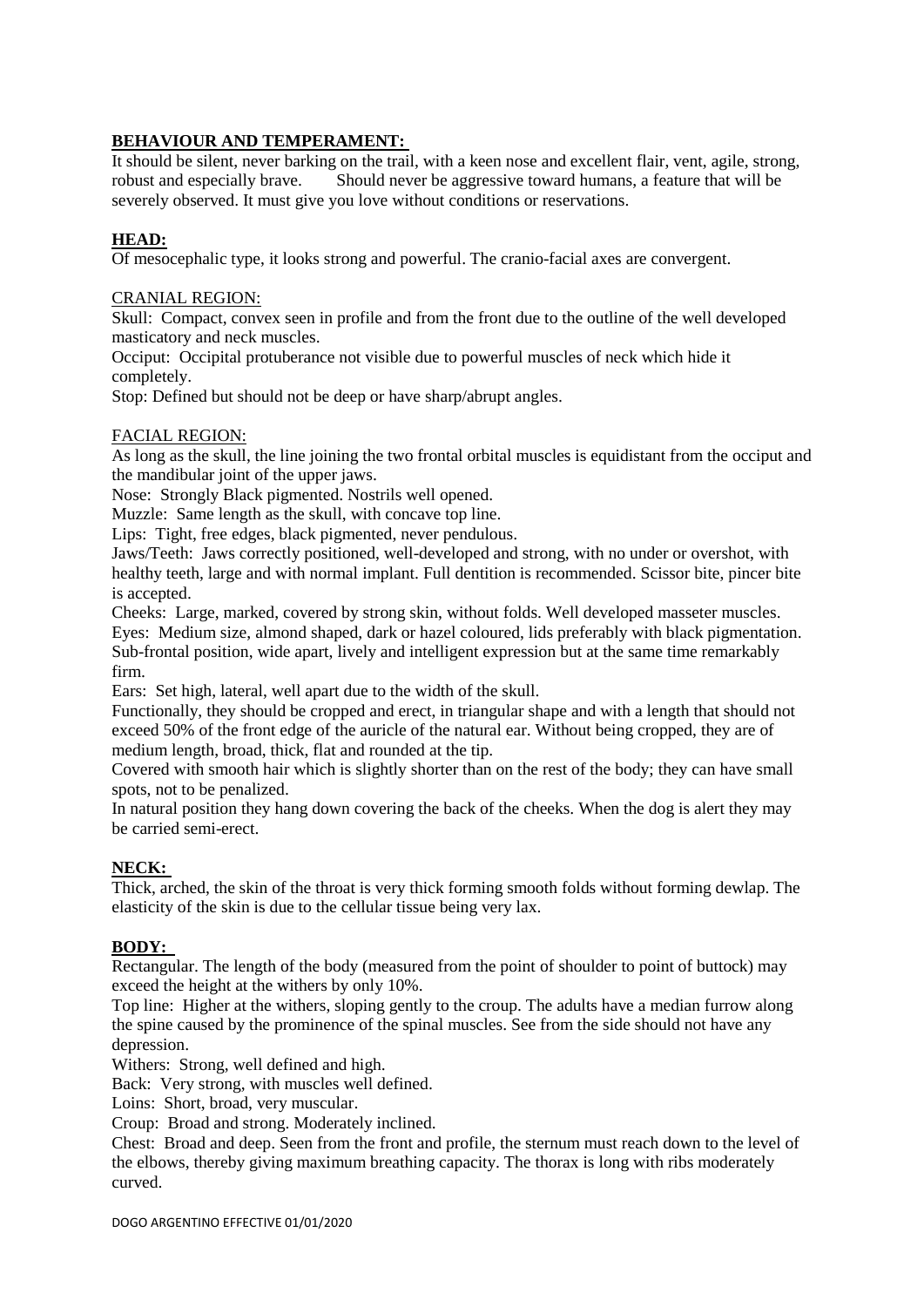Underline and Belly: Rising slightly on the bottom line of the chest, never tucked up, strong and with good muscle tension.

# **TAIL:**

Long, not to exceed the hock joint, thick medium set. At rest it hangs down naturally, in action it is raised in an arc with an ample curve.

### **LIMBS:**

FOREQUARTERS:

General appearance: Legs straight, vertical, with short and tight toes.

Shoulders: Laid back, with great muscular development without exaggerations.

Upper arm: Same length as the shoulder; well inclined.

Elbows: Sturdy, covered with a thicker and more elastic skin, without folds or wrinkles. Naturally placed against the chest wall.

Forearm: As long as the upper arm, perpendicular to the ground, straight with strong bone and muscles.

Pastern joint: Broad and in line with the forearm, without bony prominences or skin folds. Pastern: Rather flat, well boned; seen from the side slightly inclined, without exaggeration. Front feet: With short and tight-fitting toes. With strong thick and resistant pads, preferably black pigmented.

### HINDQUARTERS:

General appearance: Well muscled, with short pasterns and tightfitting toes, without dewclaws. Moderate angulation.

Upper thigh: Well proportioned, with visible and well developed muscles.

Stifles: Well angulated.

Lower thigh: Slightly shorter than upper thigh, strong and muscular.

Hock joint / Hock: The tarsus-metatarsus section is short, strong and firm, ensuring powerful propulsion of the hind limb. Tarsus is robust, with the point of the hock very prominent. Hocks are strong, almost cylindrical and vertical, without dewclaws.

Hind feet: Similar to forefeet, although somewhat smaller and slightly longer, maintaining the same characteristics.

### **GAIT / MOVEMENT:**

Agile and firm; with noticeable modification when showing interest in something, changing into an alert attitude and responding with quick reflexes, typical for this breed. Calm when walking; trot is extended, with good front suspension and powerful rear propulsion. At gallop, the dog shows all of its energy, fully displaying its power. The movement is agile and firm when walking, trotting or galloping. Should be harmonious and balanced showing a solid body construction. Ambling (pacing) is not accepted and is considered a serious fault.

### **SKIN:**

Homogeneous, thick but elastic. The semi-loose subcutaneous tissue is elastic, without wrinkling, except on the throat, where the subcutaneous tissue is more lax. Lips and eyelids pigmented in black are preferred. Black pigmented skin is not penalized.

### **COAT:**

Hair: Uniform, short, smooth, with an average length of 1.5 to 2 cm.

Density and thickness vary according to climate.

Colour: Entirely white. Only one black or dark-coloured patch on the skull, but which can also be located on one ear or around one eye.

The size of the spot must be in proportion to the size of the head, not exceeding 10% of the latter. Comparing two dogs of equal quality, the whiter should be preferred.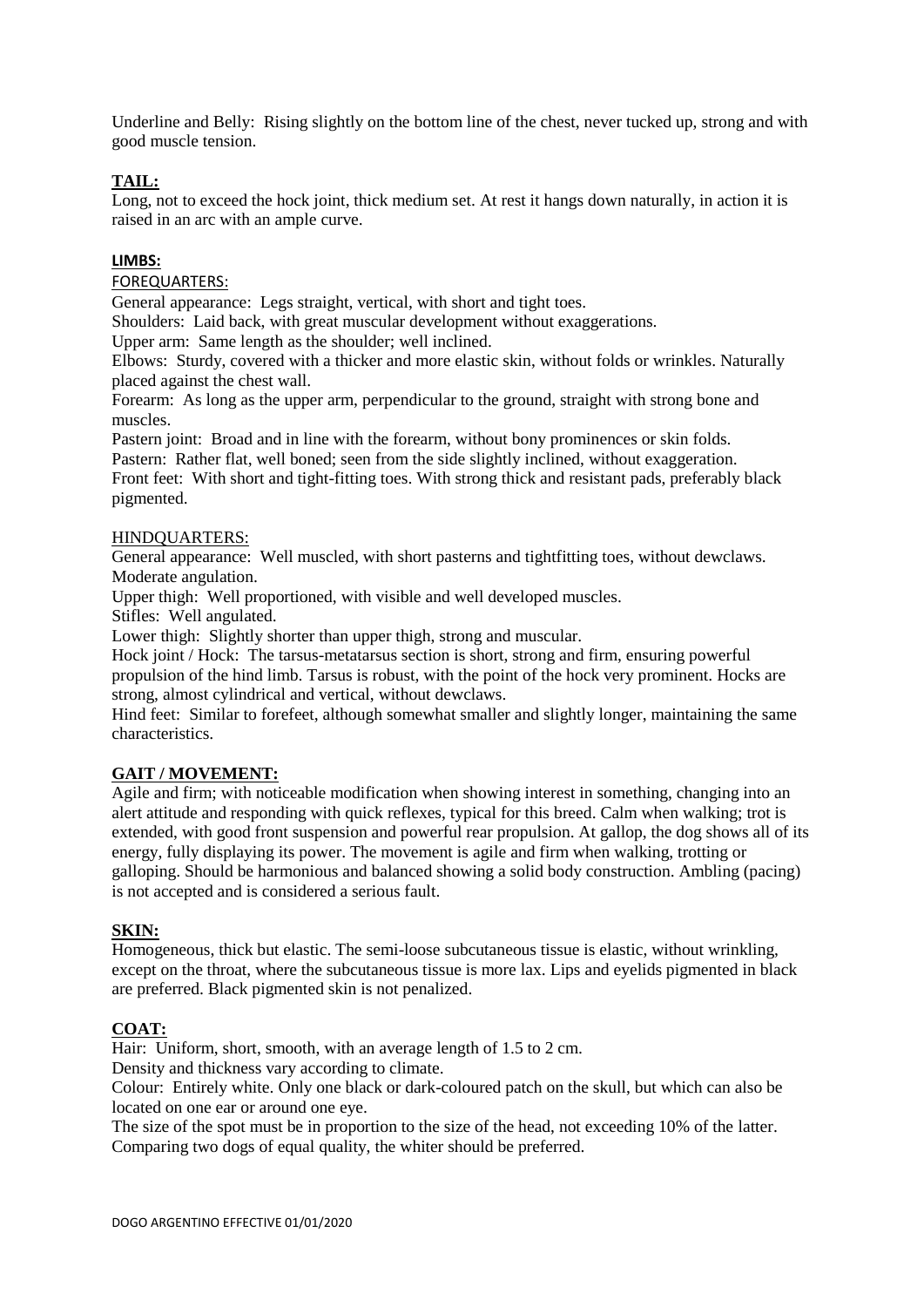### **SIZE AND WEIGHT:**

Height at the withers: Dogs: 60 to 68cm. Bitches: 60 to 65 cm Ideal height: Dogs: 64 to 65cm. Bitches: 62 to 64cm. Weight: Approximately: Males: 40 to 45kg. Bitches: 40 to 43kg.

### **FAULTS:**

Any departure from the foregoing points should be considered a fault and the seriousness with which the fault should be regarded should be in exact proportion to its degree and its effect upon the health and welfare of the dog and its ability to perform its traditional task.

### **SERIOUS FAULTS:**

Lack of bone and muscle development (weakness). Nose partially pigmented in adults specimens. Small, weak or unhealthy teeth. Entropion, ectropion. Eyes of round appearance due to the shape of the eyelids, bulging eyes, light or yellow. Barrel chest. Keel chest. Flat ribs. Lack of depth of chest, which does not reach the level of the elbows. Lack of angulation on the limbs. Croup higher than withers. Ambling movement (pacing). Males and females whose weight does not comply with the official valid standard and not in proportion to the size of the dog.

### **DISQUALIFYING FAULTS:**

Aggressive or overly shy. Any dog clearly showing physical or behavioural abnormalities shall be disqualified. Over or undershot mouth. Deafness. Lack of type. Long hair. Total lack of pigmentation of the nose in dogs aged 2 years or more. Brown nose. Pendulous lips. Spots on the hair of the body. More than one spot on the head. Height above or below the limits established in the standard. Eyes of different colour or blue. Lack of sexual dimorphism.

### **N.B.:**

Male animals should have two apparently normal testicles fully descended into the scrotum. Only functionally and clinically healthy dogs, with breed typical conformation should be used for breeding.

**Note: CROPPED EARS** – Schedule 2 Regulation 7

Any dog with cropped ears born within the jurisdiction of the KUSA, imported into it and cropped within it, shall not be registered or recorded by the Kennel Union and if any such dog is registered or recorded in contravention of this Regulation, upon discovery, its registration or recording shall be cancelled.